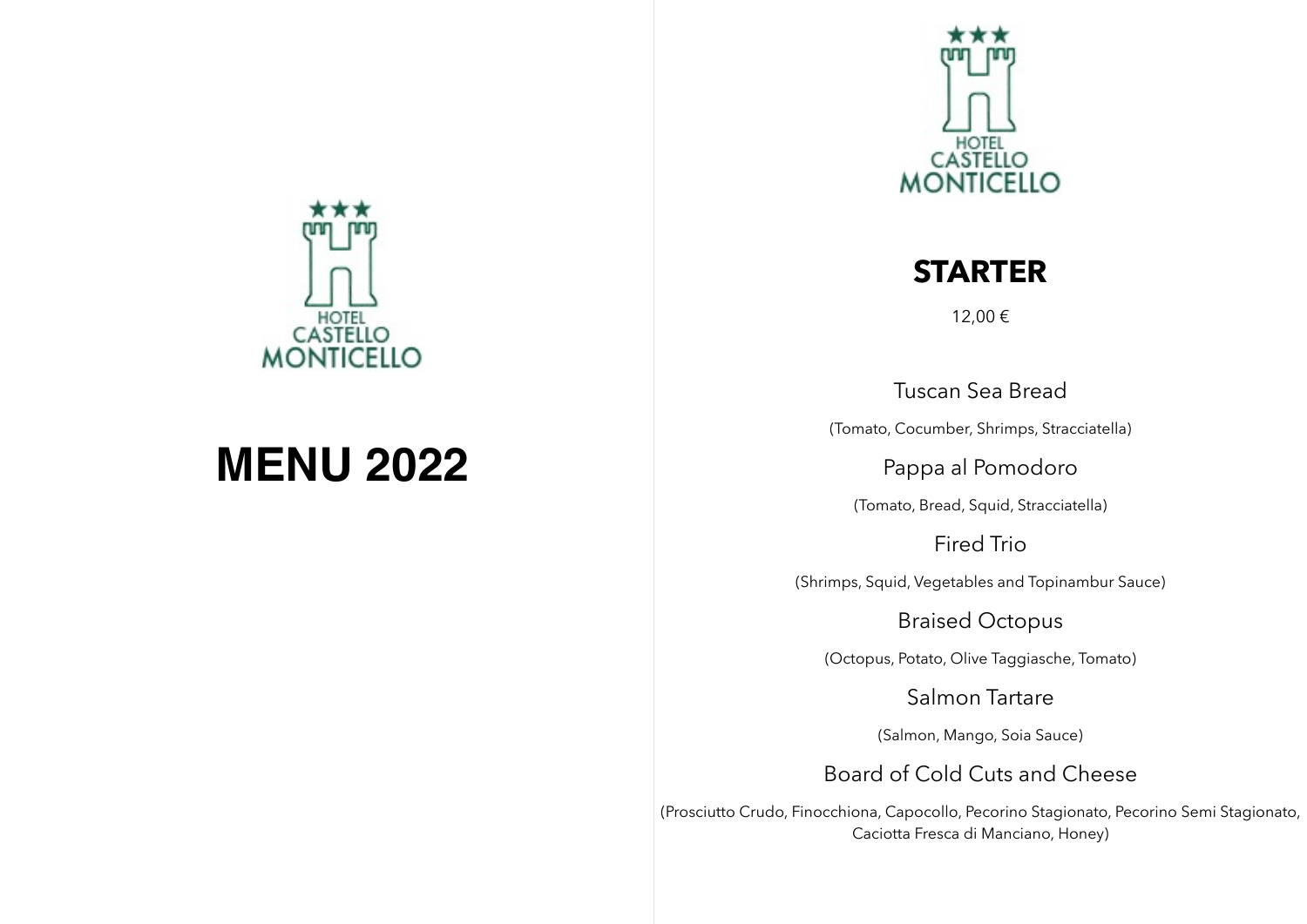

### **FIRST COURSES**

14,00 €



### **MAIN COURSES**

18,00 €

Fettuccini with Scampi

(Scampi, Orange, Lemon, Pistachios)

Purple Gnocchi with Shrimps and Squid

(Shrimps, Squid, Sage, Cherry Tomatoes)

### Spaghetti with Sea Bass and Cherry Tomatoes

(Sea Bass, Cherry Tomatoes)

### Ricotta and Shrimps Ravioli with Clam Stew

(Ricotta, Lemon, Pepe, Shrimps, Clams)

### Orecchiette with Turnip Greens and Crispy Bacon

(Anchovies in oil, Turnip Greens, Crispy Bacon)

Mackerel Marinated with Sweet and Sour Radicchio

(Mackerel, Vinegar, Whit Wine, Radicchio, Scalogno)

Fresh Fish **(21,00 € a portion)**

(Fresh Fish of the day, Oil, Salt, White Wine, Onion, Potato, Tomatoes)

### Soup of Mussels, Clams, Shrimps, Cuttlefish and Cherry Tomatoes

(Mussels, Clams, Shrimps, Cuttlefish, Cherry Tomatoes)

Sliced Beef with Rocket Salad, Sesame Source and Parmigiano

(Beef, Salt, Pepper, Sesamo Sauce, Rocket Salda, Parmigiano)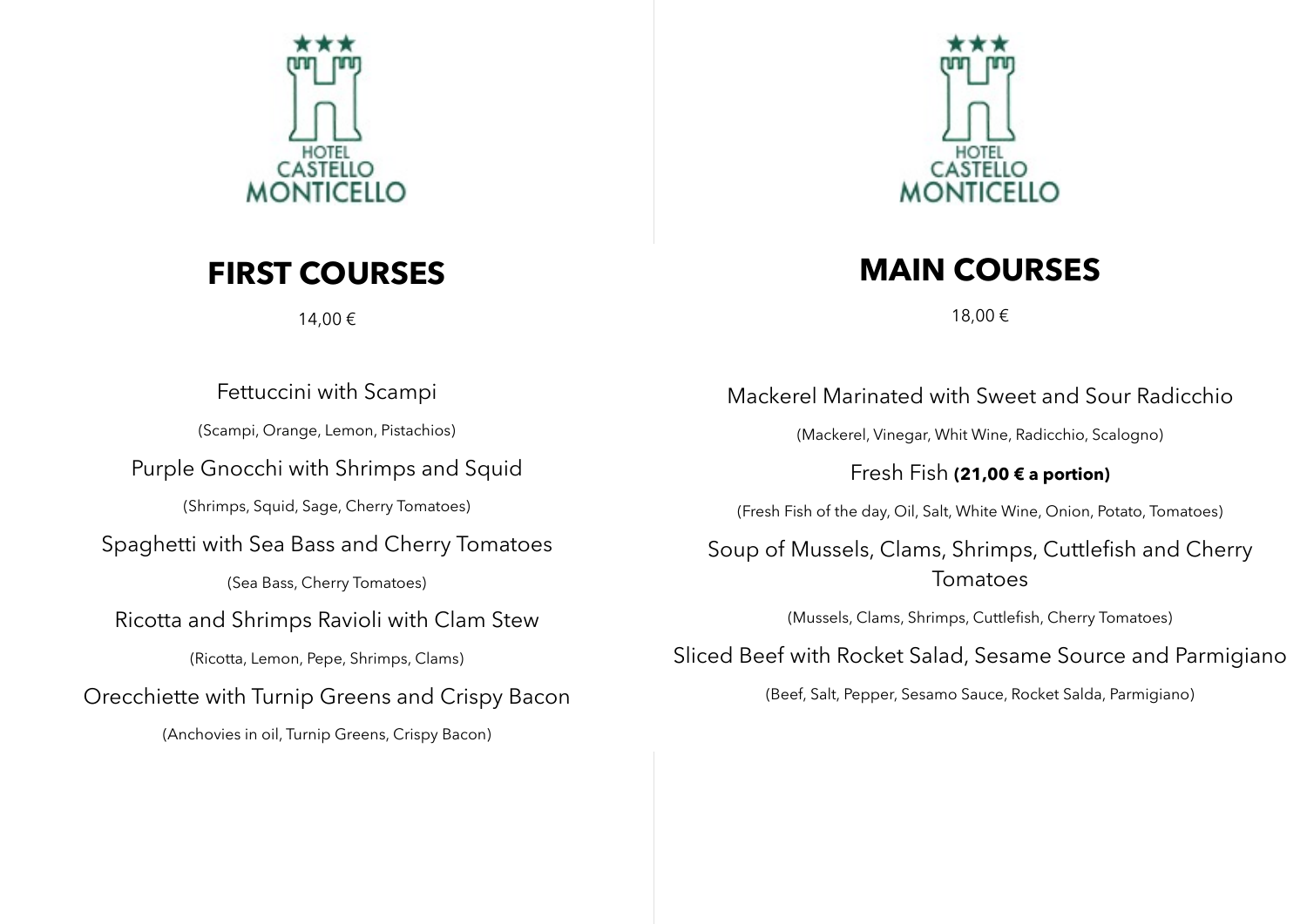

## **DESSERT**

5,00 €

Chocolate Cake with Ice Cream

Cheese Cake

Cantucci and Vin Santo



**WINE LIST**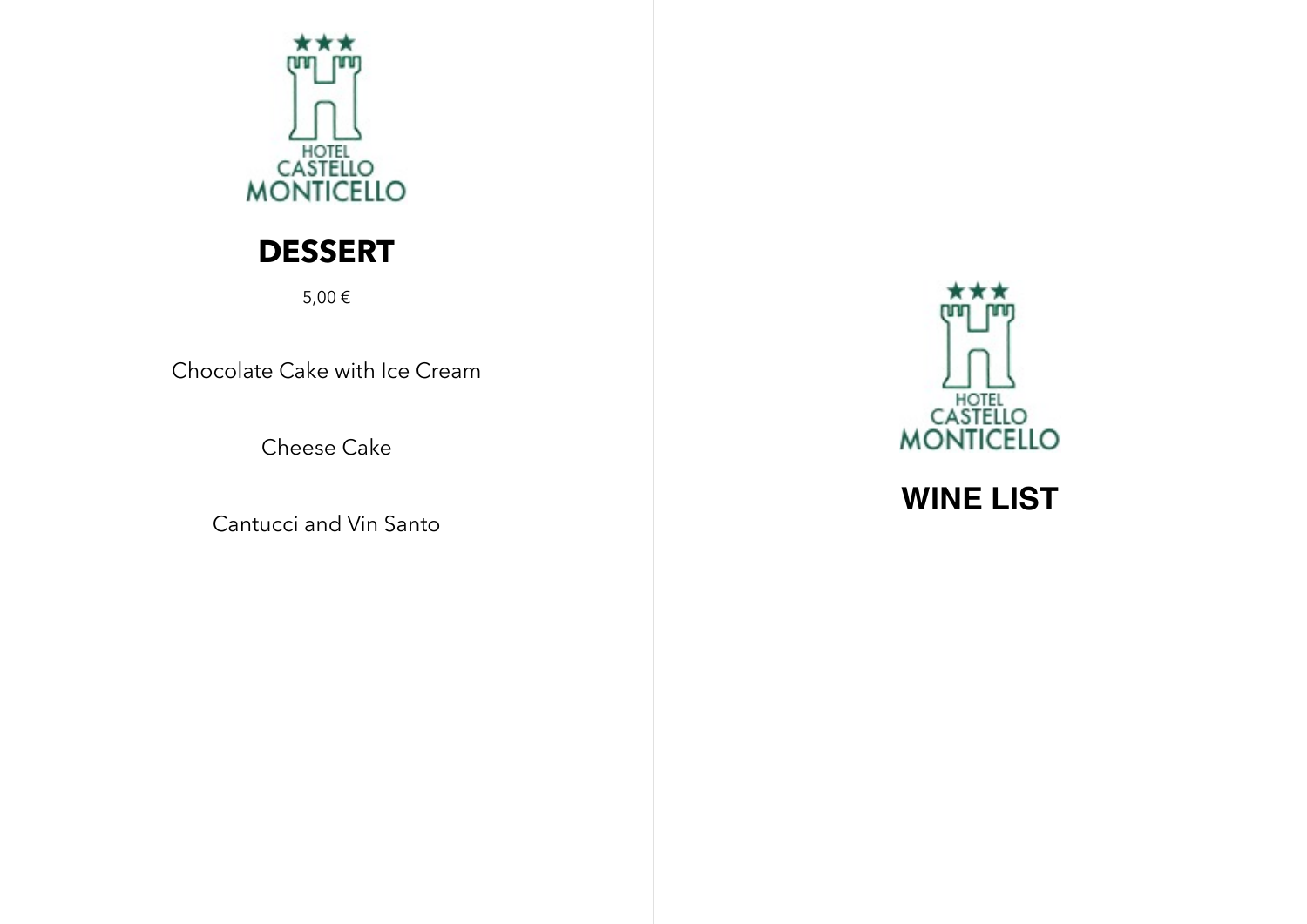

# **ISOLA DEL GIGLIO**



### **WHITE WINE**

Mullher Thurgau 19,00 €

|                           | BOTT.   | BICCH. |                                                                                  | BOTT.   | BICCH.     |
|---------------------------|---------|--------|----------------------------------------------------------------------------------|---------|------------|
| La Fontuccia              |         |        | <b>Cantine Danei - Orbetello</b>                                                 |         |            |
| Senti Oh                  | 30,00€  |        | Fior d'Ansonica Doc                                                              | 18,00€  | 5,00€      |
| Fontuccia                 | 35,00 € |        | <b>Cantine Mazzei 1435</b>                                                       |         |            |
| Caperrosso                | 38,00 € |        | -Vermentino Belguardo - Maremma Toscana IGT - - - - - 20,00 € - - - - - - 5,00 € |         |            |
| Azienda Agricola Carfagna |         |        | Tenuta Argentiera Bolgheri                                                       |         |            |
| Altura                    | 30,00 € | 8,00€  | Poggio ai Ginepri Vermentino IGT                                                 | 25,00€  | $6,00 \in$ |
| Azienda Agricola Scarfò   |         |        | <b>Cantine Pellegrino</b>                                                        |         |            |
| Ambrato di Radice         | 30,00 € | 8,00€  | Inzolia                                                                          | 18,00 € | 5,00€      |
| Azienda Agricola Parasole |         |        | Biosfera                                                                         | 18,00 € | 5,00€      |
| Strulli                   | 30,00 € | 8,00€  | <b>Cantine Aquilaia</b>                                                          |         |            |
|                           |         |        | Chardonnay Maremma Toscana DOC                                                   | 19,00€  |            |

**Astoria**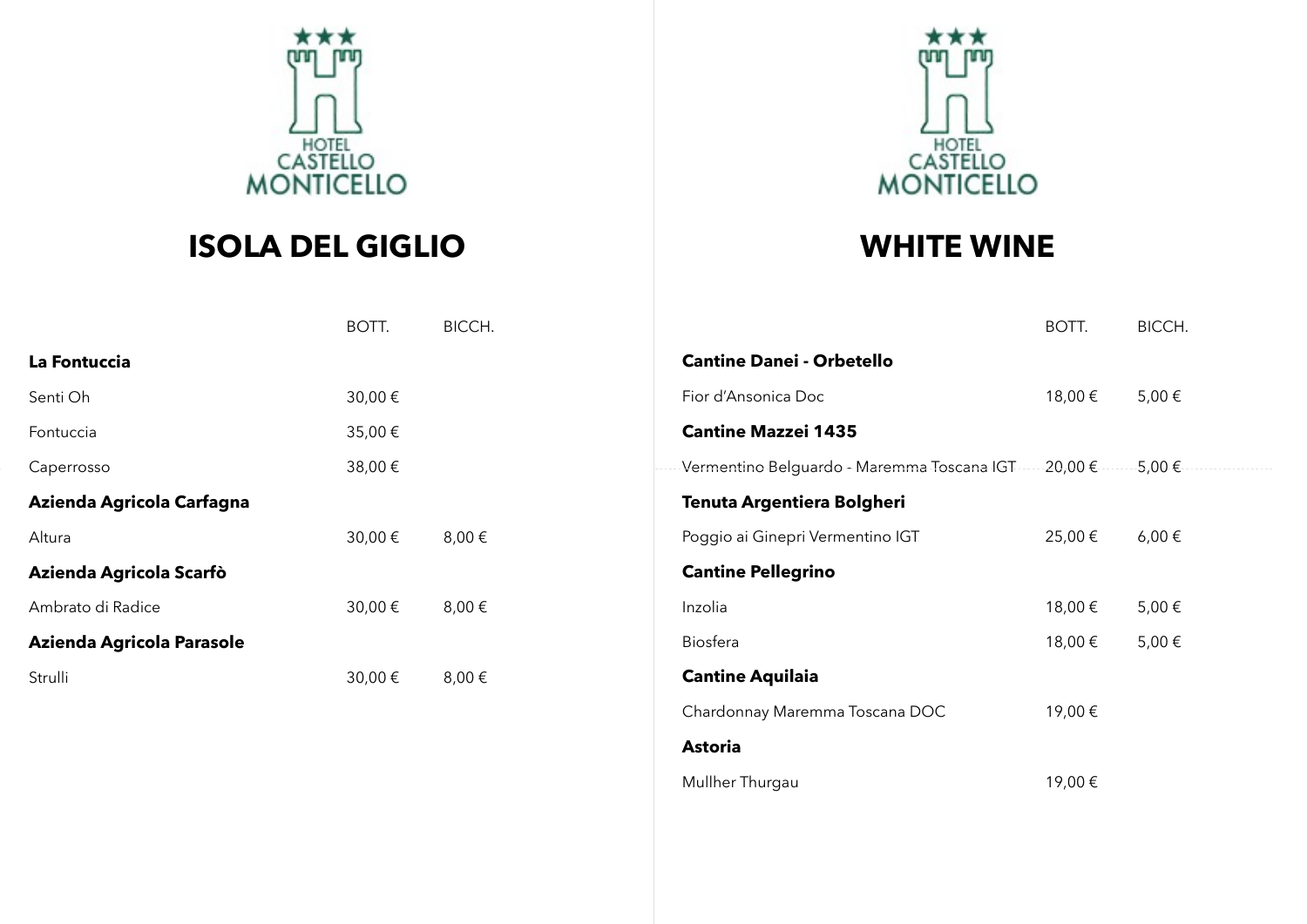

# **RED WINE**

# **CASTELLO**<br>MONTICELLO

# **BEER & SOFT DRINKS**

BOTT.

|                                 | BOTT.  | BICCH. |                      |
|---------------------------------|--------|--------|----------------------|
| <b>Cantine Mazzei</b>           |        |        | <b>Birra Poretti</b> |
| Serrata Maremma Toscana IGT     | 20,00€ | 5,00€  | 4 Luppoli Lag        |
| Tenuta Argentieri Bolgheri      |        |        | 5 Luppoli Chia       |
| Poggio ai Ginepri Bolgheri      | 28,00€ |        | 6 Luppoli Ross       |
| Poggio ai Ginepri Bolgheri Rosè | 22,00€ |        | Polara Bibit         |
| <b>Cantine Pellegrino</b>       |        |        | Aranciata            |
| Syrah                           | 18,00€ | 5,00€  | Limonata             |
|                                 |        |        |                      |

# **PROSECCO**

### **Villa Marcello**

Prosecco DOC Brut Millesimato 22,00 € 5,00 €

| pirra Poretti                    |         |        |
|----------------------------------|---------|--------|
| 4 Luppoli Lager                  | 33 cl   | 4,00 € |
| 5 Luppoli Chiara Doppio Malto    | 33 cl   | 4,00€  |
| 6 Luppoli Rossa Doppio Malto     | 33 cl   | 4,00€  |
| <b>Polara Bibite Analcoliche</b> |         |        |
| Aranciata                        | 27,5 cl | 2,50€  |
| Limonata                         | 27,5 cl | 2,50€  |
| Chinotto                         | 27,5 cl | 2,50€  |
| Limone e Zenzero                 | 27,5 cl | 2,50€  |
| <b>Altre Bibite</b>              |         |        |
| Coca Cola                        | 33 cl   | 2,50€  |
| Coca Cola Zero                   | 33 cl   | 2,50€  |